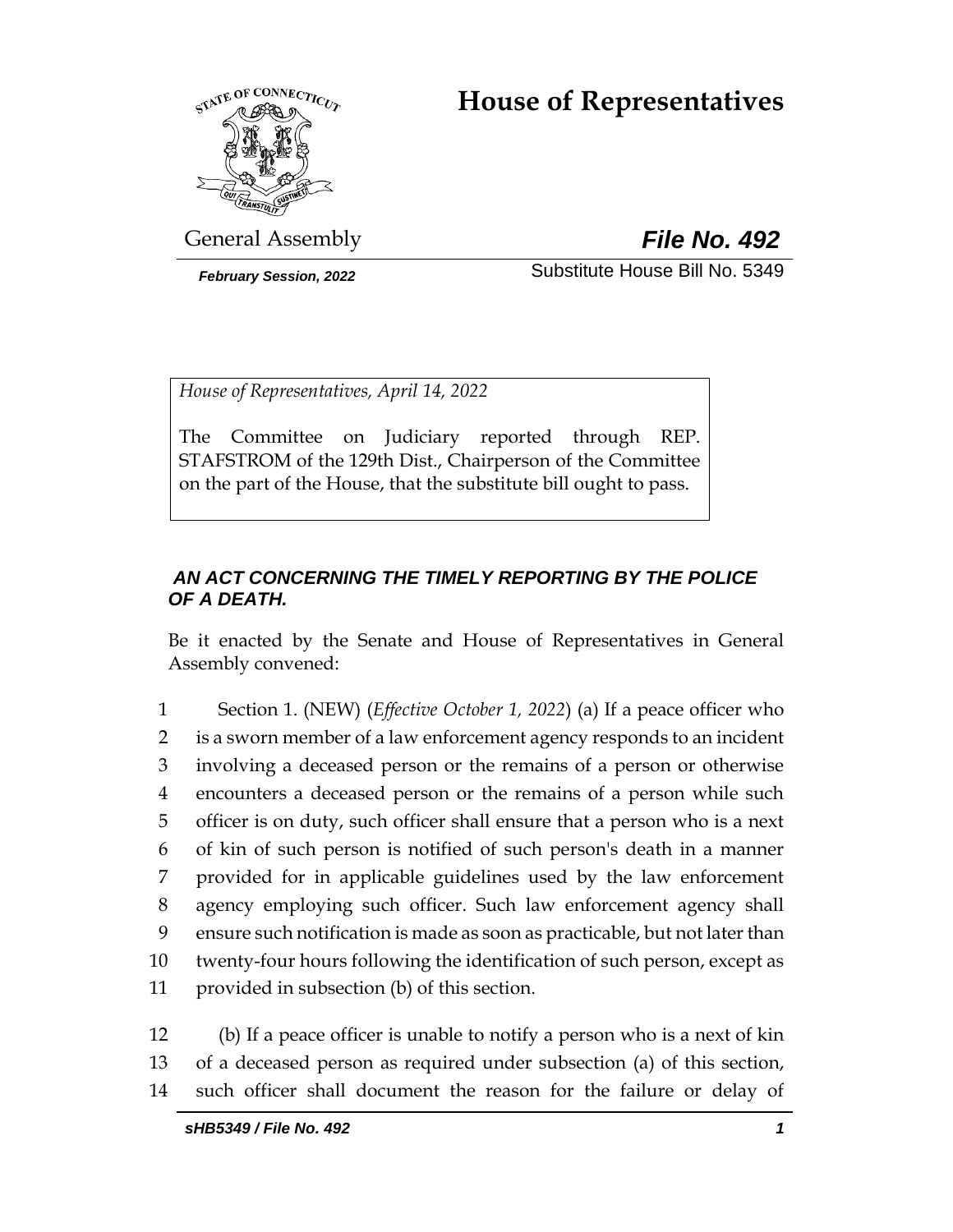notification and any attempts made to make such notification.

 (c) If no person who is a next of kin of a deceased person is notified of such person's death as required under subsection (a) of this section, a person who is a next of kin of the deceased person may request of the Office of the Inspector General, established under section 51-277e of the general statutes, as amended by this act, an investigation of such lack of notification or timely notification.

 (d) For purposes of this section, "peace officer" has the same meaning as provided in section 53a-3 of the general statutes, "next of kin" has the same meaning as provided in section 19a-415a of the general statutes and "law enforcement agency" means the Division of State Police within the Department of Emergency Services and Public Protection or any municipal police department.

 Sec. 2. Section 51-277a of the 2022 supplement to the general statutes is repealed and the following is substituted in lieu thereof (*Effective October 1, 2022*):

 (a) (1) Whenever a peace officer, in the performance of such officer's duties, uses physical force upon another person and such person dies as a result thereof or uses deadly force, as defined in section 53a-3, upon another person, the Division of Criminal Justice shall cause an investigation to be made and the Inspector General shall have the responsibility of determining whether the use of physical force by the peace officer was justifiable under section 53a-22.

 (2) (A) Except as provided under subdivision (1) of this subsection, whenever a person dies in the custody of a peace officer or law enforcement agency, the Inspector General shall investigate and determine whether physical force was used by a peace officer upon the deceased person, and if so, whether the use of physical force by the peace officer was justifiable under section 53a-22. If the Inspector General determines the deceased person may have died as a result of criminal action not involving the use of force by a peace officer, the Inspector General shall refer such case to the Chief State's Attorney or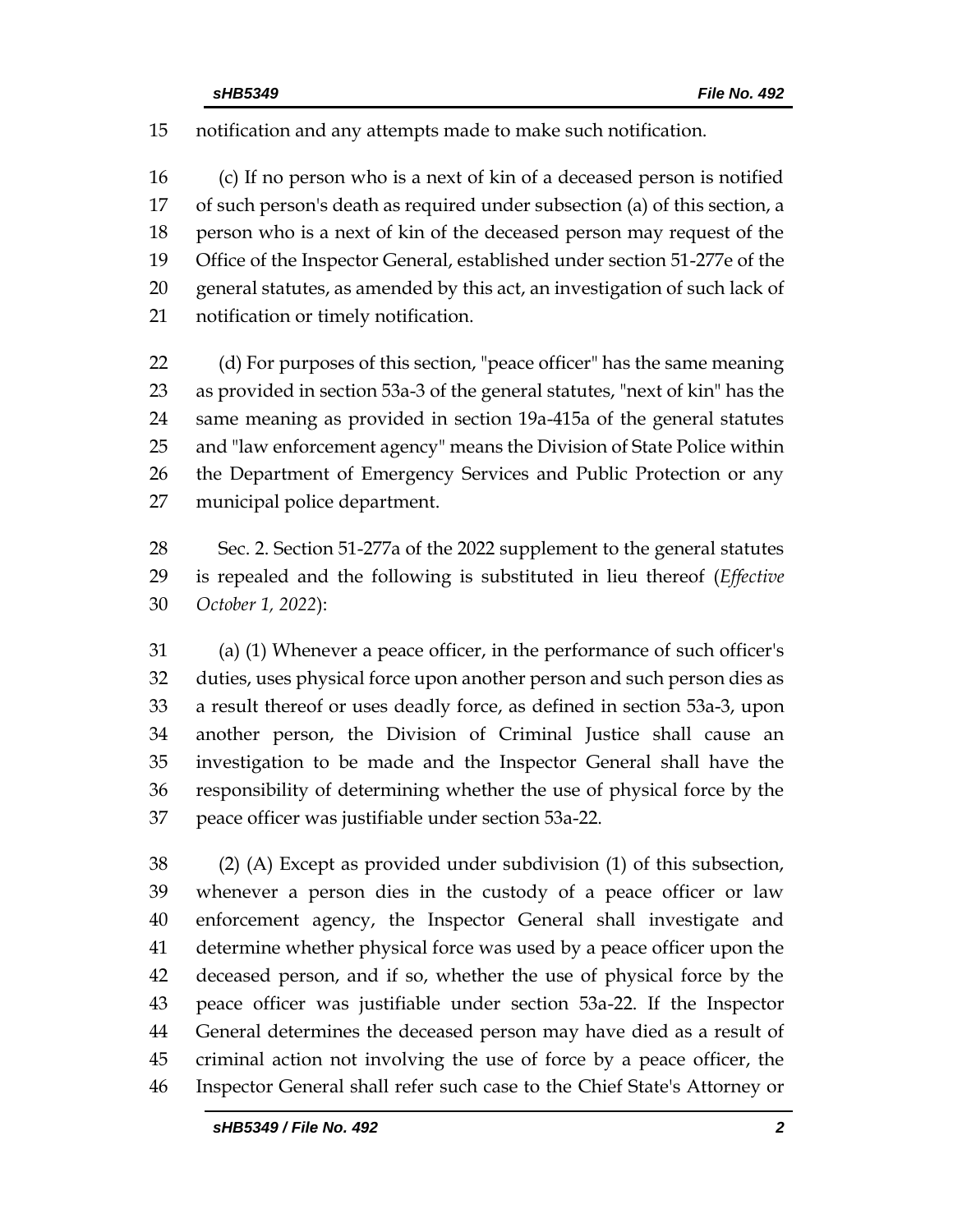state's attorney for potential prosecution.

 (B) Except as provided under subdivision (1) of this subsection or subparagraph (A) of subdivision (2) of this subsection, whenever a person dies in the custody of the Commissioner of Correction, the Inspector General shall investigate and determine whether the deceased person may have died as a result of criminal action, and, if so, refer such case to the Chief State's Attorney or state's attorney for potential prosecution.

55 (3) Whenever a person who (A) is a next of kin of a deceased person, (B) is not notified of such deceased person's death as required pursuant to section 1 of this act and no other person who is a next of kin of the deceased person was so notified, and (C) requests of the Office of the Inspector General an investigation of the lack of notification or timely notification of such death, the Inspector General shall investigate and determine whether there was any malfeasance on the part of a peace 62 officer or a supervisor of the peace officer in the failure to provide such notification or timely notification, and if so, may make recommendations to the Police Officer Standards and Training Council established under section 7-294b concerning censure, suspension, renewal, cancelation or revocation of the peace officer's or supervisor's certification.

 **[**(3)**]** (4) The Inspector General shall request the appropriate law enforcement agency to provide such assistance as is necessary to investigate and make a determination under subdivision (1), **[**or**]** (2) or (3) of this subsection.

 **[**(4)**]** (5) Whenever a peace officer, in the performance of such officer's duties, uses physical force or deadly force upon another person and such person dies as a result thereof, the Inspector General shall complete a preliminary status report that shall include, but need not be limited to, (A) the name of the deceased person, (B) the gender, race, ethnicity and age of the deceased person, (C) the date, time and location of the injury causing such death, (D) the law enforcement agency involved, (E) the status on the toxicology report, if available, and (F) the death certificate,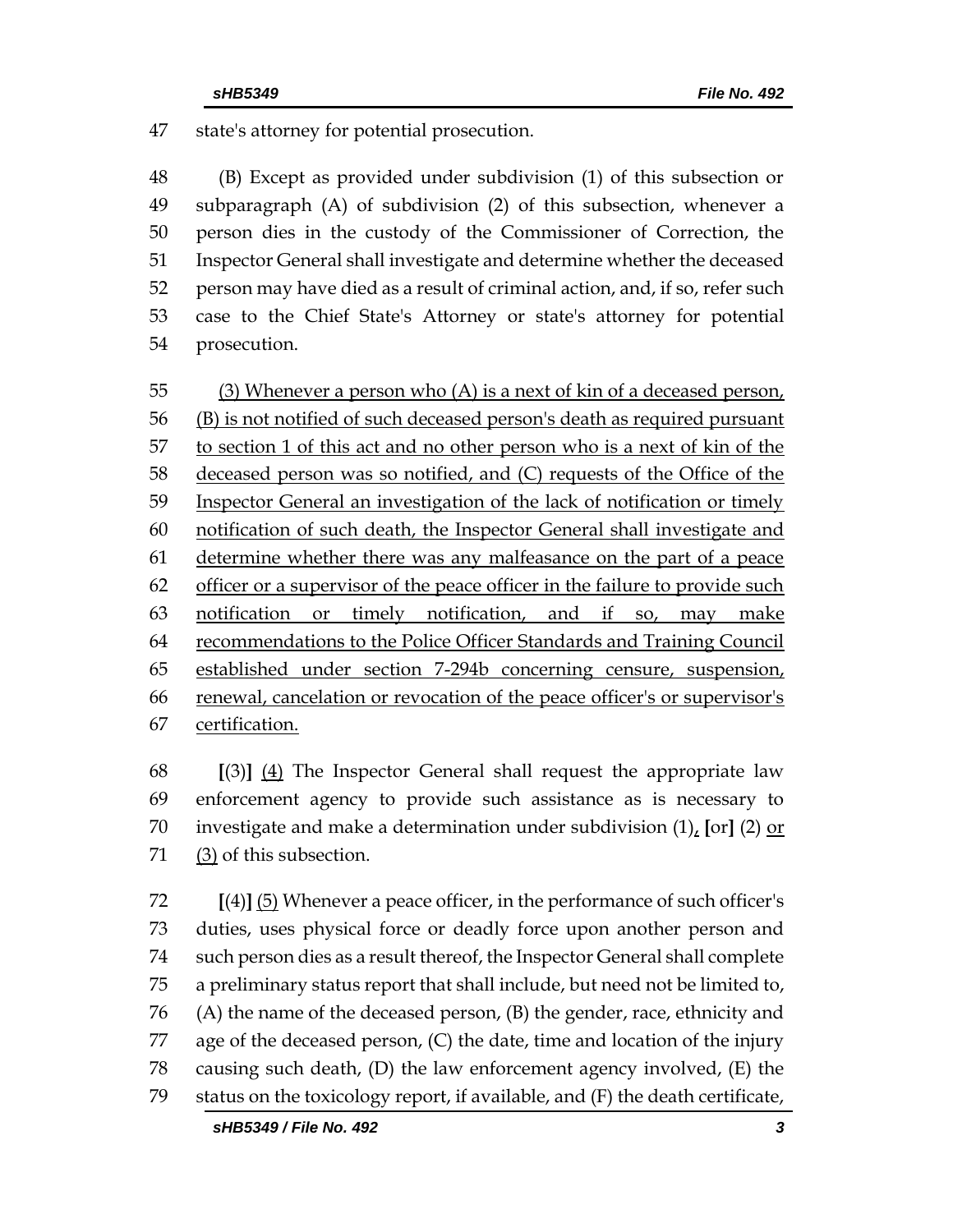if available. The Inspector General shall complete the report and submit a copy of such report not later than five business days after the cause of the death is available to the Chief State's Attorney and, in accordance with the provisions of section 11-4a, to the joint standing committees of the General Assembly having cognizance of matters relating to the judiciary and public safety.

 (b) Upon the conclusion of the investigation of **[**the**]** an incident of the use of force, the Inspector General shall file a report with the Chief State's Attorney which shall contain the following: (1) The circumstances of the incident, (2) a determination of whether the use of physical force by the peace officer was justifiable under section 53a-22, and (3) any recommended future action to be taken by the Office of the Inspector General as a result of the incident. The Chief State's Attorney shall provide a copy of the report to the chief executive officer of the municipality in which the incident occurred and to the Commissioner of Emergency Services and Public Protection or the chief of police of such municipality, as the case may be, and shall make such report available to the public on the Division of Criminal Justice's Internet web site not later than forty-eight hours after the copies are provided to the chief executive officer and the commissioner or chief of police.

 (c) The Office of the Inspector General shall prosecute any case involving an incident of the use of force in which the Inspector General determines that (1) the use of force by a peace officer was not justifiable under section 53a-22, or (2) there was a failure to intervene in such incident or to report any such incident, as required under subsection (a) of section 7-282e or section 18-81nn.

 Sec. 3. Subsection (a) of section 51-277e of the 2022 supplement to the general statutes is repealed and the following is substituted in lieu thereof (*Effective October 1, 2022*):

 (a) There is established the Office of the Inspector General that shall be a separate office within the Division of Criminal Justice. Not later than October 1, 2021, the Criminal Justice Commission established pursuant to section 51-275a shall appoint a deputy chief state's attorney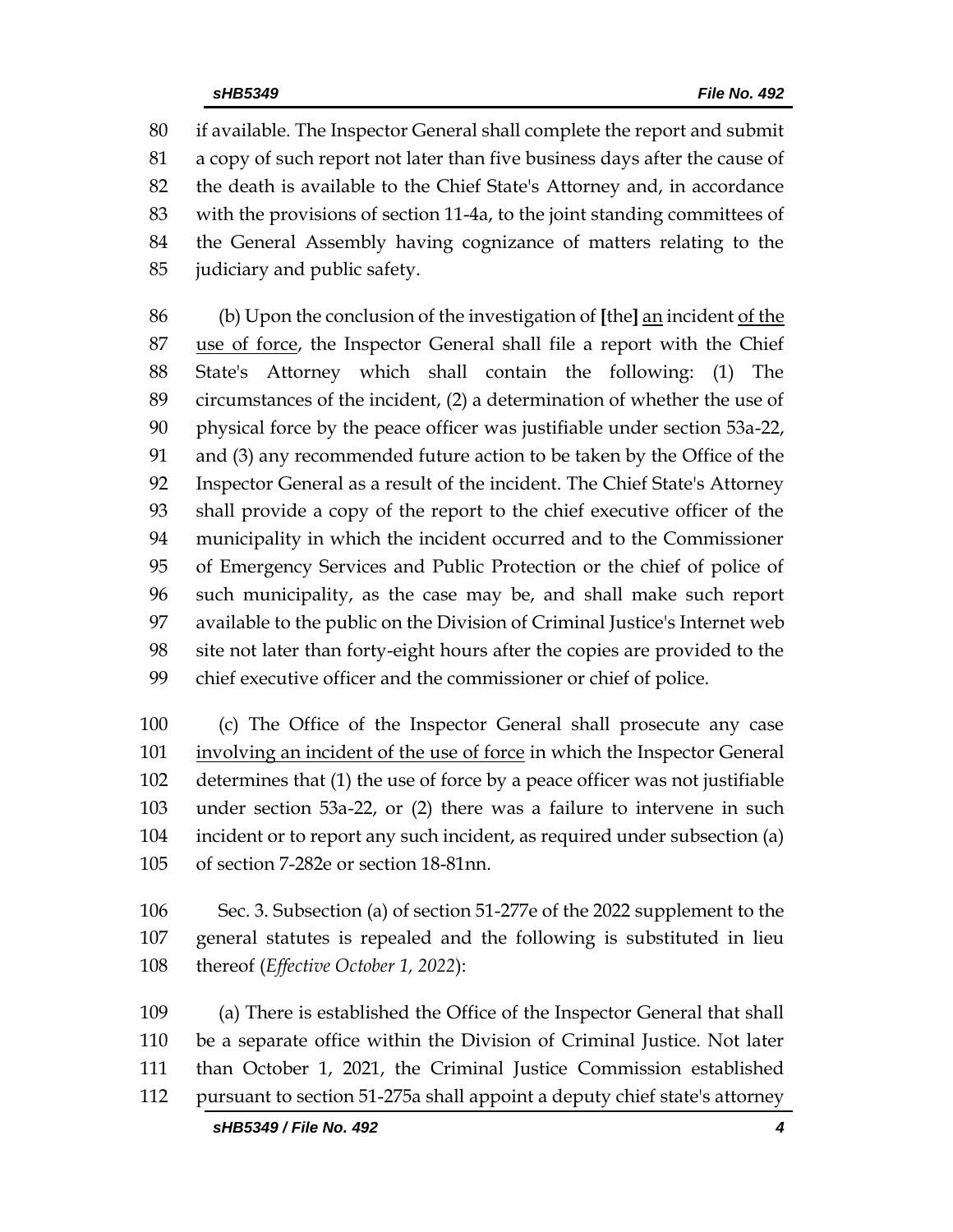as Inspector General who shall lead the Office of the Inspector General. The office shall: (1) Conduct investigations of peace officers in accordance with section 51-277a, as amended by this act; (2) prosecute any case in which the Inspector General determines a peace officer used force found to not be justifiable pursuant to section 53a-22 or where a police officer or correctional officer fails to intervene in any such incident or to report any such incident, as required under subsection (a) of section 7-282e or section 18-81nn, as applicable; **[**and**]** (3) investigate any failure to report the death of a person in accordance with the provisions of section 1 of this act; and (4) make recommendations to the Police Officer Standards and Training Council established under section 7-294b concerning censure and suspension, renewal, cancelation or revocation of a peace officer's certification.

 Sec. 4. Subsection (c) of section 7-294d of the 2022 supplement to the general statutes is repealed and the following is substituted in lieu thereof (*Effective October 1, 2022*):

 (c) (1) The council may refuse to renew any certificate if the holder fails to meet the requirements for renewal of his or her certification.

 (2) The council may cancel or revoke any certificate if: (A) The certificate was issued by administrative error, (B) the certificate was obtained through misrepresentation or fraud, (C) the holder falsified any document in order to obtain or renew any certificate, (D) the holder has been convicted of a felony, (E) the holder has been found not guilty of a felony by reason of mental disease or defect pursuant to section 53a- 13, (F) the holder has been convicted of a violation of section 21a-279, (G) the holder has been refused issuance of a certificate or similar authorization or has had his or her certificate or other authorization cancelled or revoked by another jurisdiction on grounds which would authorize cancellation or revocation under the provisions of this subdivision, (H) the holder has been found by a law enforcement unit, pursuant to procedures established by such unit, to have used a firearm in an improper manner which resulted in the death or serious physical injury of another person, (I) the holder has been found by a law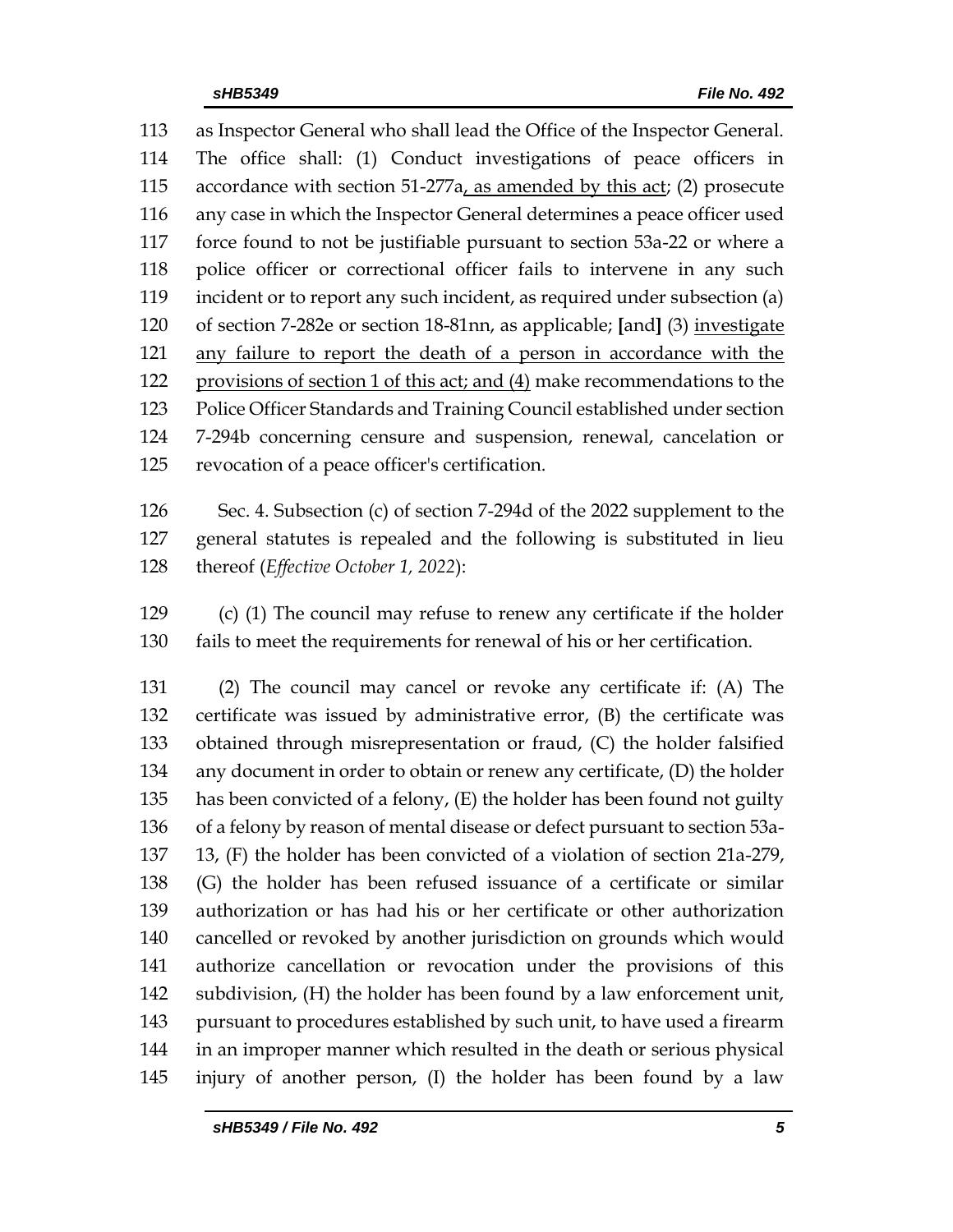enforcement unit, pursuant to procedures established by such unit and considering guidance developed under subsection (g) of this section, to have engaged in conduct that undermines public confidence in law enforcement, including, but not limited to, discriminatory conduct, 150 falsification of reports, issuances of orders that are not lawful orders, 151 failure to report or timely report a death in violation of section 1 of this act or a violation of the Alvin W. Penn Racial Profiling Prohibition Act pursuant to sections 54-1*l* and 54-1m, provided, when evaluating any such conduct, the council considers such conduct engaged in while the holder is acting in such holder's law enforcement capacity or representing himself or herself to be a police officer to be more serious than such conduct engaged in by a holder not acting in such holder's law enforcement capacity or representing himself or herself to be a police officer, **[**;**]** (J) the holder has been found by a law enforcement unit, pursuant to procedures established by such unit, to have used physical force on another person in a manner that is excessive or used physical force in a manner found to not be justifiable after an investigation conducted pursuant to section 51-277a, as amended by this act, or (K) the holder has been found by a law enforcement unit, pursuant to procedures established by such unit, to have committed any act that would constitute tampering with or fabricating physical evidence in violation of section 53a-155, perjury in violation of section 53a-156 or false statement in violation of section 53a-157b. Whenever the council believes there is a reasonable basis for suspension, cancellation or revocation of the certification of a police officer, police training school or law enforcement instructor, it shall give notice and an adequate opportunity for a hearing prior to such suspension, cancellation or revocation. Such hearing shall be conducted in accordance with the provisions of chapter 54. Any holder aggrieved by the decision of the council may appeal from such decision in accordance with the provisions of section 4-183. The council may cancel or revoke any certificate if, after a de novo review, it finds by clear and convincing evidence (i) a basis set forth in subparagraphs (A) to (G), inclusive, of this subdivision, or (ii) that the holder of the certificate committed an act set forth in subparagraph (H), (I), (J) or (K) of this subdivision. In any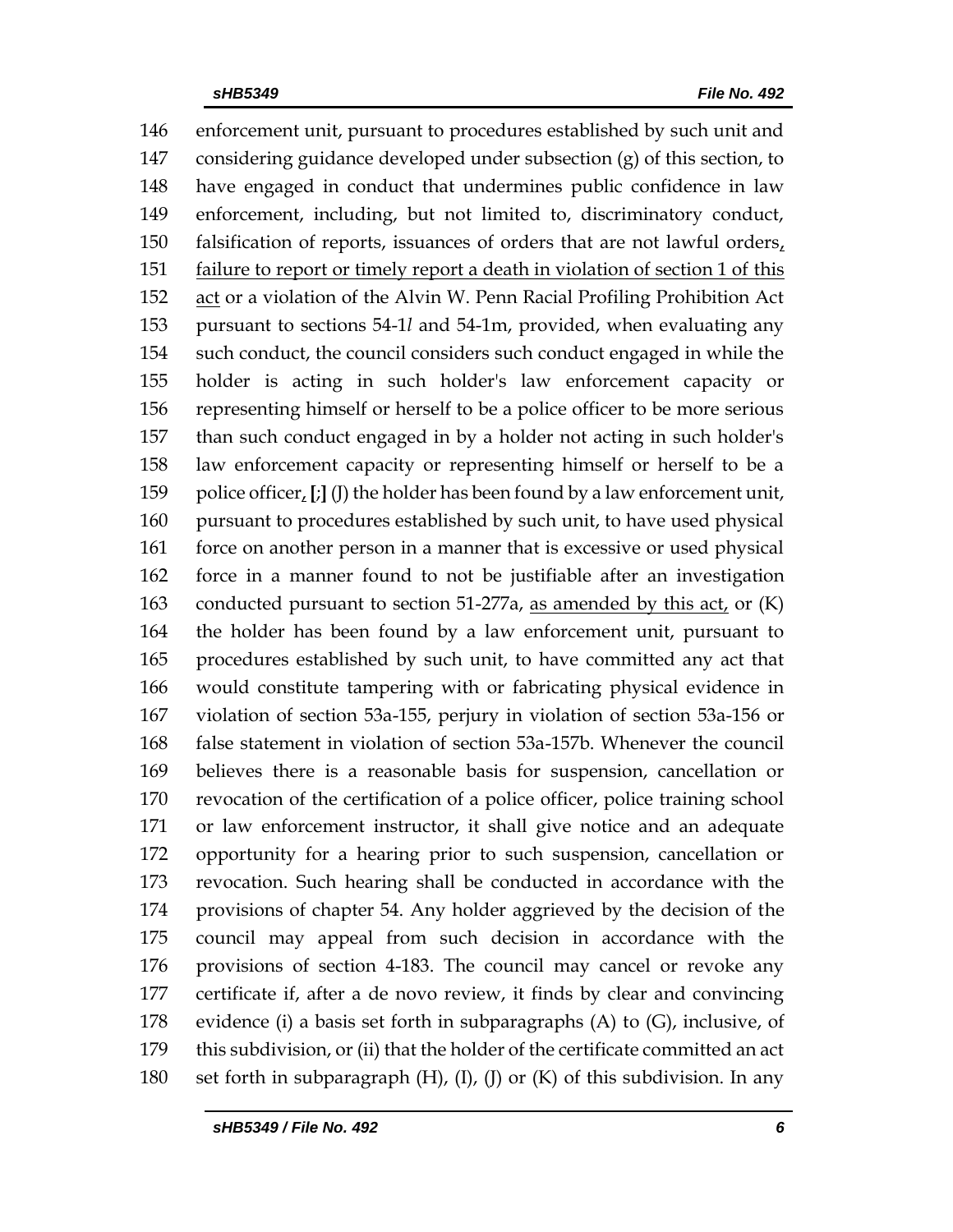such case where the council finds such evidence, but determines that the severity of an act committed by the holder of the certificate does not warrant cancellation or revocation of such holder's certificate, the council may suspend such holder's certification for a period of up to forty-five days and may censure such holder of the certificate. Any police officer or law enforcement instructor whose certification is cancelled or revoked pursuant to this section may reapply for certification no sooner than two years after the date on which the cancellation or revocation order becomes final. Any police training school whose certification is cancelled or revoked pursuant to this section may reapply for certification at any time after the date on which such order becomes final. For purposes of this subdivision, a lawful order is an order issued by a police officer who is in uniform or has identified himself or herself as a police officer to the person such order is issued to at the time such order is issued, and which order is reasonably related to the fulfillment of the duties of the police officer who is issuing such order, does not violate any provision of state or federal law and is only issued for the purposes of (I) preventing, detecting, investigating or stopping a crime, (II) protecting a person or property from harm, (III) apprehending a person suspected of a crime,  $(IV)$  enforcing a law,  $(V)$  regulating traffic, or  $(VI)$  assisting in emergency relief, including the administration of first aid.

| This act shall take effect as follows and shall amend the following |                 |              |
|---------------------------------------------------------------------|-----------------|--------------|
| sections:                                                           |                 |              |
|                                                                     |                 |              |
| Section 1                                                           | October 1, 2022 | New section  |
| Sec. 2                                                              | October 1, 2022 | 51-277a      |
| Sec. 3                                                              | October 1, 2022 | $51-277e(a)$ |
| Sec. 4                                                              | October 1, 2022 | $7-294d(c)$  |

## *Statement of Legislative Commissioners:*

In Section 1(a) and Section 2(a)(4), changes were made for consistency and accuracy.

*JUD Joint Favorable Subst.*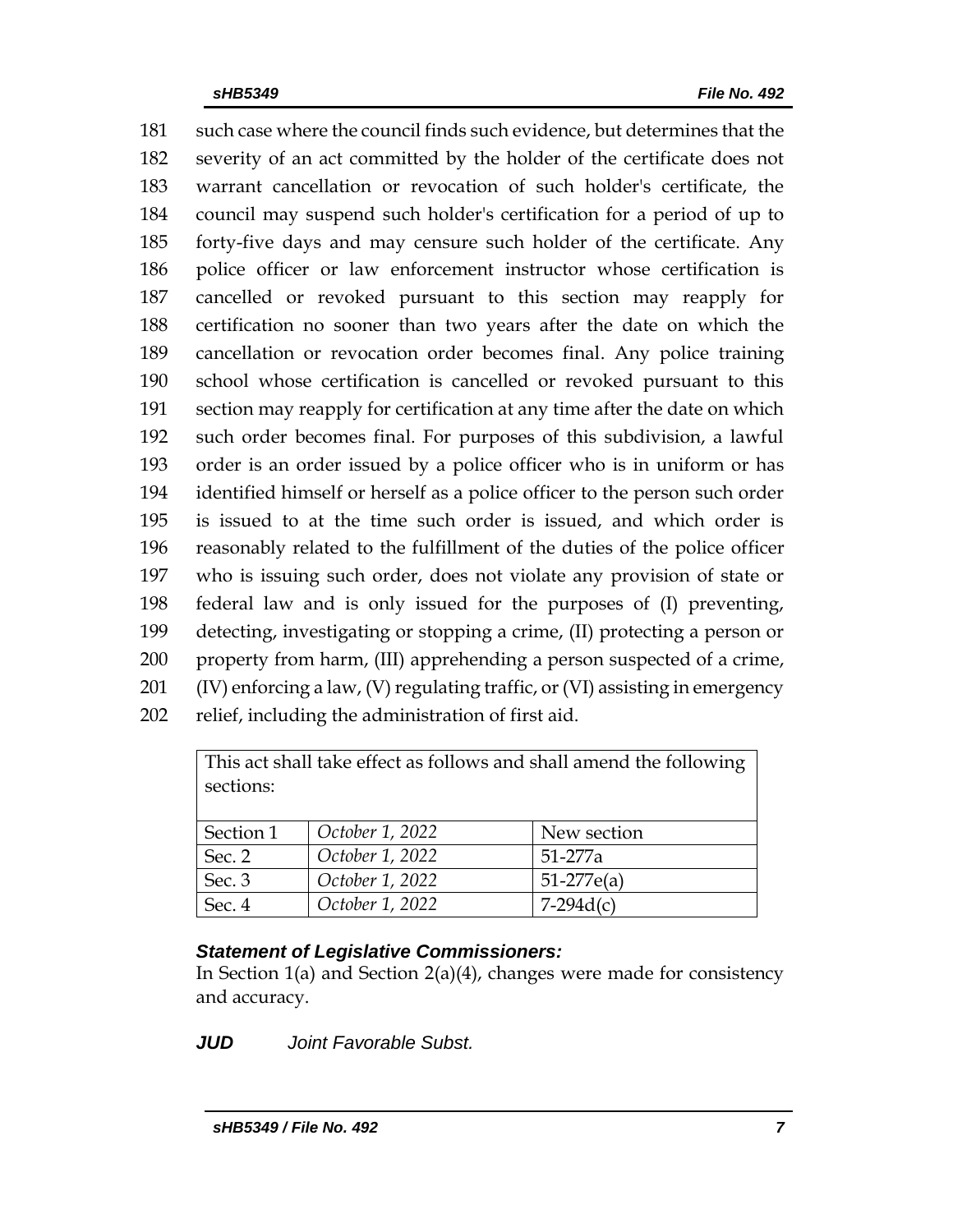*The following Fiscal Impact Statement and Bill Analysis are prepared for the benefit of the members of the General Assembly, solely for purposes of information, summarization and explanation and do not represent the intent of the General Assembly or either chamber thereof for any purpose. In general,*  fiscal impacts are based upon a variety of informational sources, including the analyst's professional *knowledge. Whenever applicable, agency data is consulted as part of the analysis, however final products do not necessarily reflect an assessment from any specific department.*

### *OFA Fiscal Note*

*State Impact:* None

*Municipal Impact:* None

#### *Explanation*

The bill requires the Office of the Inspector General (OIG) to investigate untimely reporting by peace officers of a death to the person's next of kin, and in situations where OIG determines malfeasance, it may make recommendations to the Police Officers Standards and Training Council to discipline the peace officer. This additional responsibility is not anticipated to result in a fiscal impact as minimal violations are anticipated.

#### *The Out Years*

*State Impact:* None *Municipal Impact:* None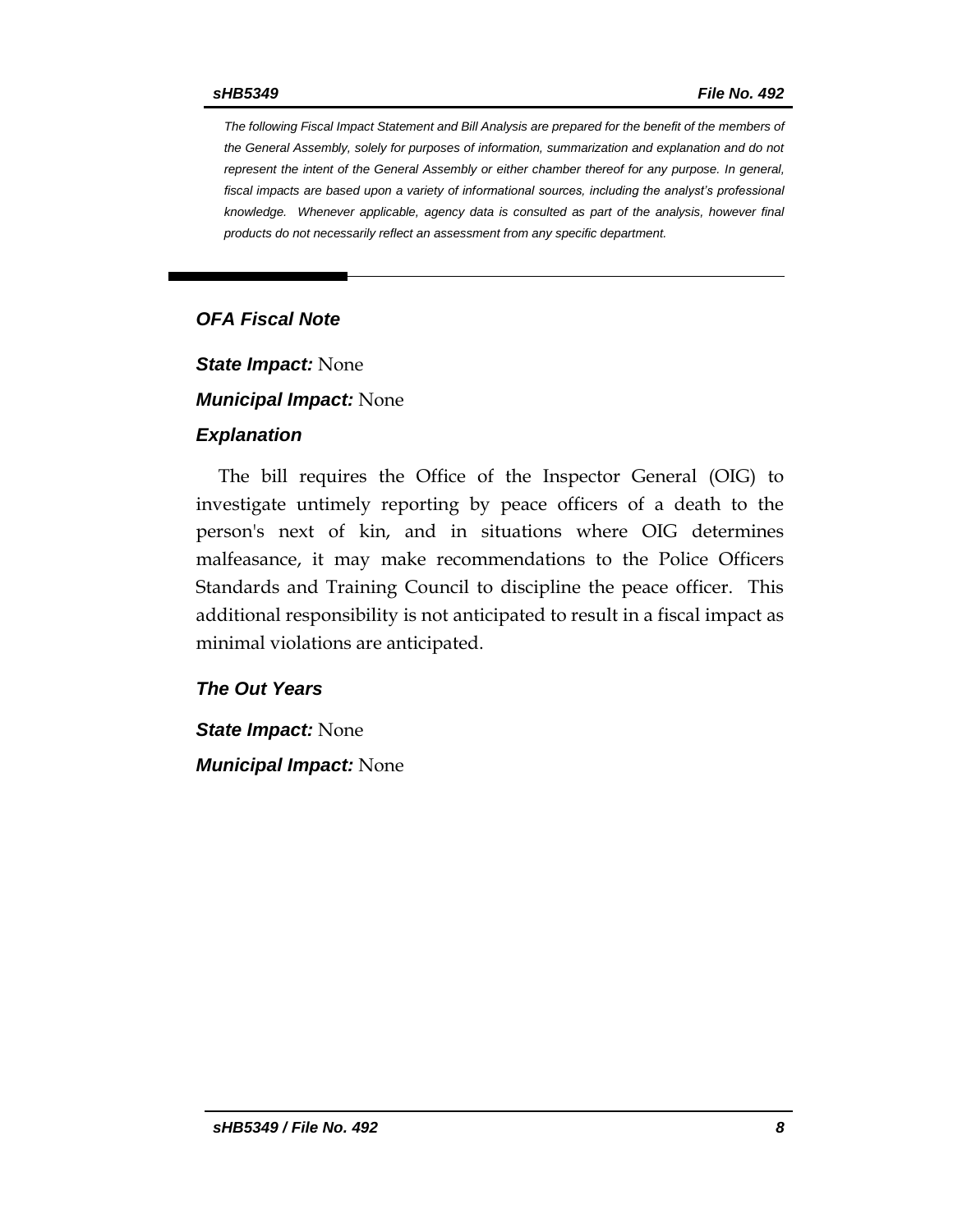## **OLR Bill Analysis sHB 5349**

## *AN ACT CONCERNING THE TIMELY REPORTING BY THE POLICE OF A DEATH.*

## **SUMMARY**

This bill generally requires peace officers (i.e., law enforcement officers) to notify a deceased person's next of kin (i.e., spouse, adult child, parent, adult sibling, or grandparent) about the deceased's death as soon as practicable, but within 24 hours after identifying the deceased.

The bill also requires the Office of the Inspector General (OIG) to investigate any failure to report a death as required by the bill. It allows OIG to make recommendations to the Police Officer Standards and Training Council (POST) to discipline an officer or his or her supervisor.

The bill also makes minor, technical, and conforming changes.

EFFECTIVE DATE: October 1, 2022

## **POLICE NOTIFICATION REQUIREMENT**

Under the bill, if a sworn on-duty peace officer responds to an incident involving, or otherwise encounters, a deceased person or a person's remains, the officer must ensure that the deceased person's next of kin is notified about the death according to the officer's law enforcement agency's applicable guidelines. The law enforcement agency must ensure the notification is made as soon as practicable, but within 24 hours following the identification of the person.

If a peace officer is unable to notify any next of kin, the officer must document the reason for the failure or delay and any attempts to make the notification. If no person who is a next of kin is notified, a deceased person's next of kin may request an OIG investigation into the lack of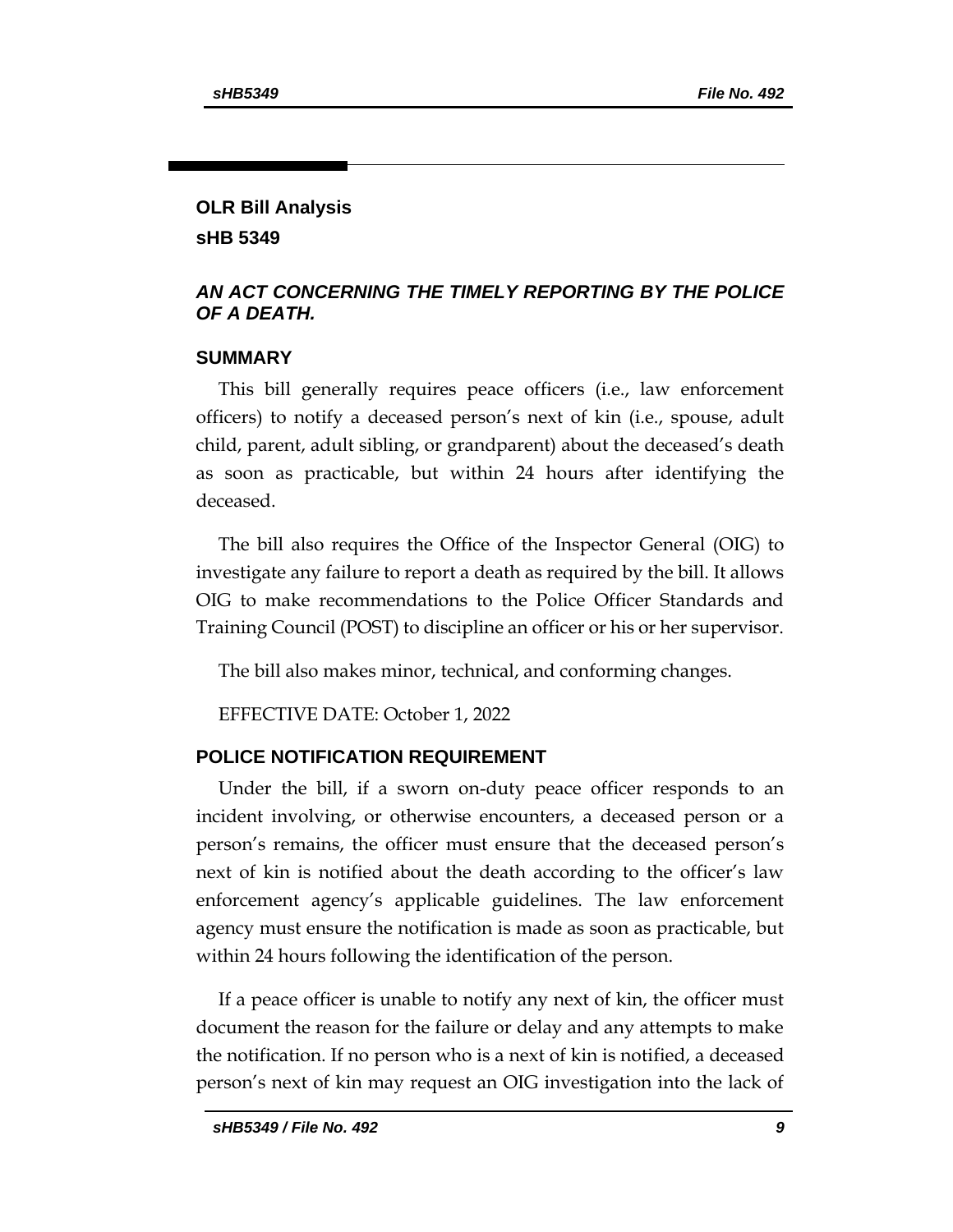notification or timely notification.

Under the bill, the following individuals are designated peace officers: state and local police, Division of Criminal Justice inspectors, state marshals exercising statutory powers, judicial marshals performing their duties, conservation or special conservation officers, constables who perform criminal law enforcement duties, appointed special policemen, adult probation officers, Department of Correction officials authorized to make arrests in a correctional institution or facility, investigators in the Office of the State Treasurer, POST-certified motor vehicle inspectors, U.S. marshals and deputy marshals, U.S. special agents authorized to enforce federal food and drug laws, and certified police officers of a law enforcement unit created and governed under a state-tribal memorandum (CGS § 53a-3(9)).

Under the bill, a "law enforcement agency" is the State Police or any municipal police department.

#### **OIG INVESTIGATIONS**

Upon a next of kin's request (see above), the bill requires OIG to investigate and determine whether there was malfeasance on the part of the peace officer or his or her supervisor for failing to provide the notification or timely notification the bill requires.

If OIG finds malfeasance, it may make recommendations to POST concerning censuring, suspending, renewing, canceling, or revoking the officer or supervisor's certification.

#### **CANCELLATION OR REVOCATION OF POLICE CERTIFICATION**

Existing law sets various grounds upon which POST may cancel or revoke a police officer's certification, including for undermining public confidence in law enforcement. The bill expands these grounds by specifying that undermining public confidence includes failing to report or timely report a death in violation of the bill.

#### **COMMITTEE ACTION**

Judiciary Committee